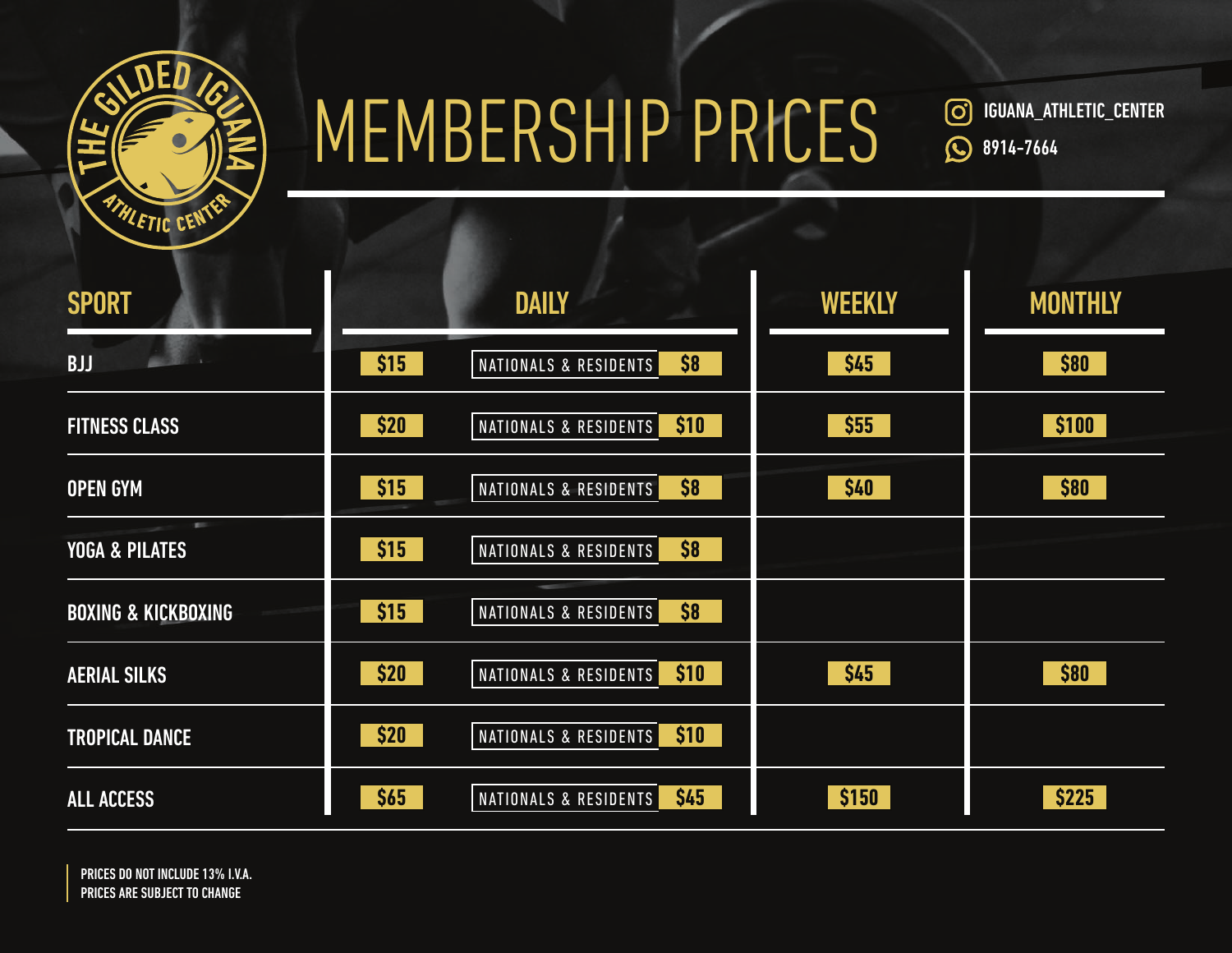

### MEMBERSHIP PRICES

 IGUANA\_ATHLETIC\_CENTER (ဝ) **Q** 8914-7664

| <b>PACKAGES</b>                      | <b>WEEKLY</b> | <b>MONTHLY</b> |
|--------------------------------------|---------------|----------------|
| <b>FITNESS CLASS + BJJ</b>           | \$85          | \$160          |
| <b>FITNESS CLASS + OPEN GYM</b>      | \$75          | \$160          |
| <b>FITNES + YOGA &amp; PILATES</b>   | \$85          | \$160          |
| <b>FITNESS CLASS + BOXING</b>        | <b>\$85</b>   | \$160          |
| OPEN GYM + BJJ                       | \$70          | \$140          |
| <b>OPEN GYM + YOGA &amp; PILATES</b> | \$70          | \$140          |
| <b>OPEN GYM + BOXING</b>             | \$70          | <b>\$130</b>   |
| YOGA & PILATES + BJJ                 | \$75          | \$145          |
| YOGA & PILATES + BOXING              | \$75          | <b>\$145</b>   |
| <b>MMA</b>                           | \$75          | <b>\$145</b>   |

| <b>PACKAGES</b>                            | MONTHLY |
|--------------------------------------------|---------|
| <b>FITNESS CLASS +</b><br><b>NUTRITION</b> | \$140   |
| OPEN GYM +<br><b>NUTRITION</b>             | \$130   |

• The sessions have a maximum time of one month to use them.

- Sessions that are not canceled 24 hours in advance will be charged
- Sessions can be online at the disposal of the coaches' schedule

### BONUSES

- Customers who pay for 3 personal training sessions per week, receive the monthly free gym, and one tank session per month
- Customers who pay for one or two personal training sessions per week have a 50% discount on the monthly gym fee
- Gym Package (Fitness Class) + BJJ one session of tubs per month
- Customers who pay 6 months in a row, at the end of the semester they are given a free tub session
- Clients who refer us 3 clients per month and sign up to the Atheltic Center receive one bath session as a royalty and 10% on the monthly payment for the following month.